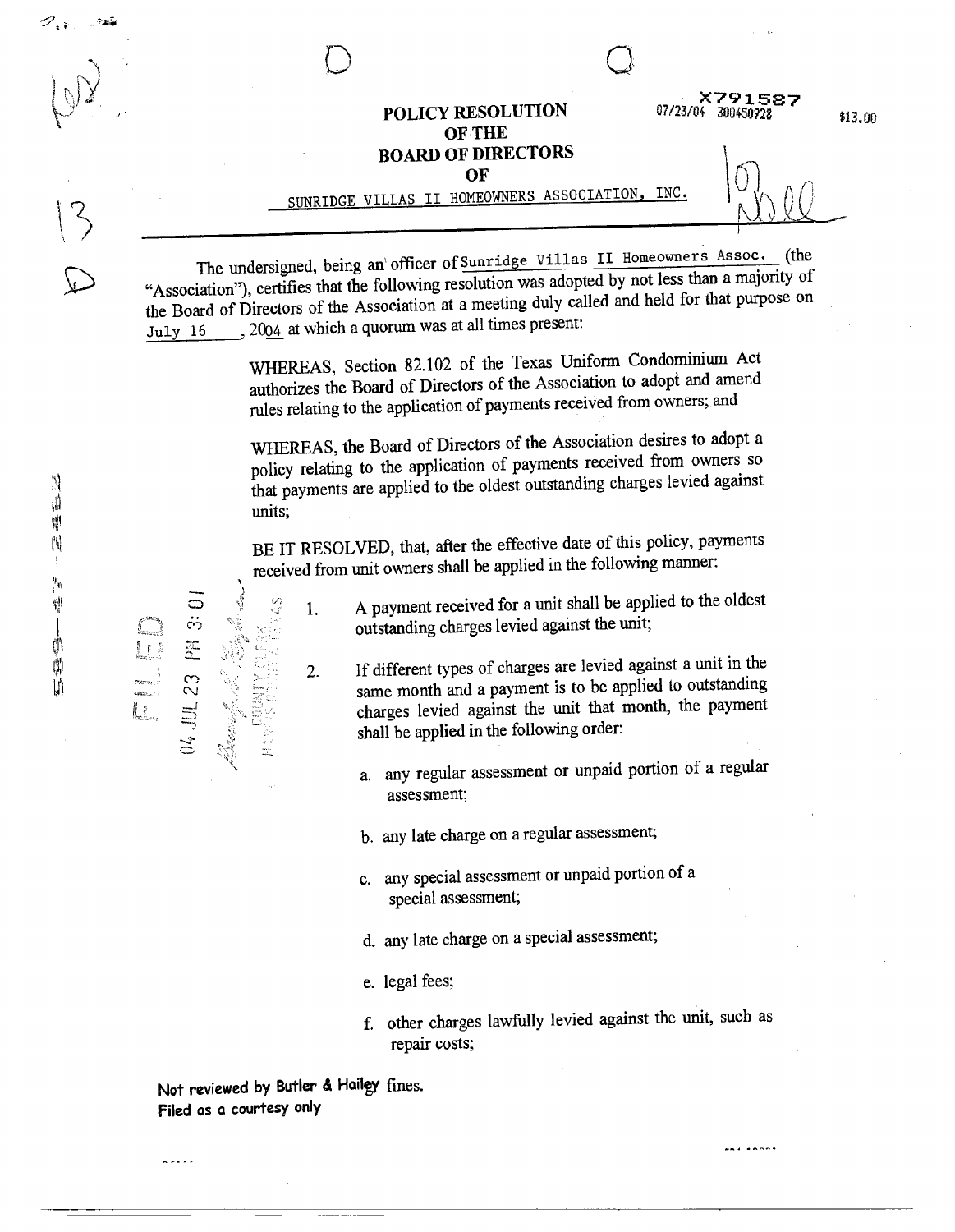Payments will be applied in accordance with this policy regardless of whether a coupon is enclosed with the payment, any notation is made on the memo portion of a check, or the owner otherwise indicates an intent that the payment be applied to more recent charges.

EXECUTED on the  $\frac{1}{2}$  day of  $\frac{1}{4}$   $\frac{1}{20}$  20 $\frac{1}{4}$  but effective as of January 1 , 2004.

Harry C Narry<br>Printed Name: EARL C HAWLEY

Title: freaddent

THE STATE OF TEXAS § §<br>COUNTY OF HARRIS **§** 

> $My$  Commission Expires DECEMBER 19, 2005

BEFORE ME, the undersigned notary public, on this day personally appeared Earl C. Hawley , President of Sunridge Villas II Homeowners Assoc. known to me to be the person whose name is subscribed to the foregoing instrument, and acknowledged to me that he/she executed the same for the purpose and in the capacity therein expressed.

SUBSCRIBED AND SWORN TO BEFORE ME on this the  $16^{4h}$  day of 2004, to certify which witness my hand and official seal.

 $\sqrt{4}$ lan

 $\overline{z}$  .  $\overline{z}$ 

BETTY JEAN UTLEY WELL WARE NOTICED NOTATION PubLic – State of Toxas

 $Mr \sim$  $\sim$ liter & Hailey, p.c. 1616 S. VOSS RD., SUITE 500 HOUSTON, TEXAS 77057

 $\cdot$  ,  $\cdot$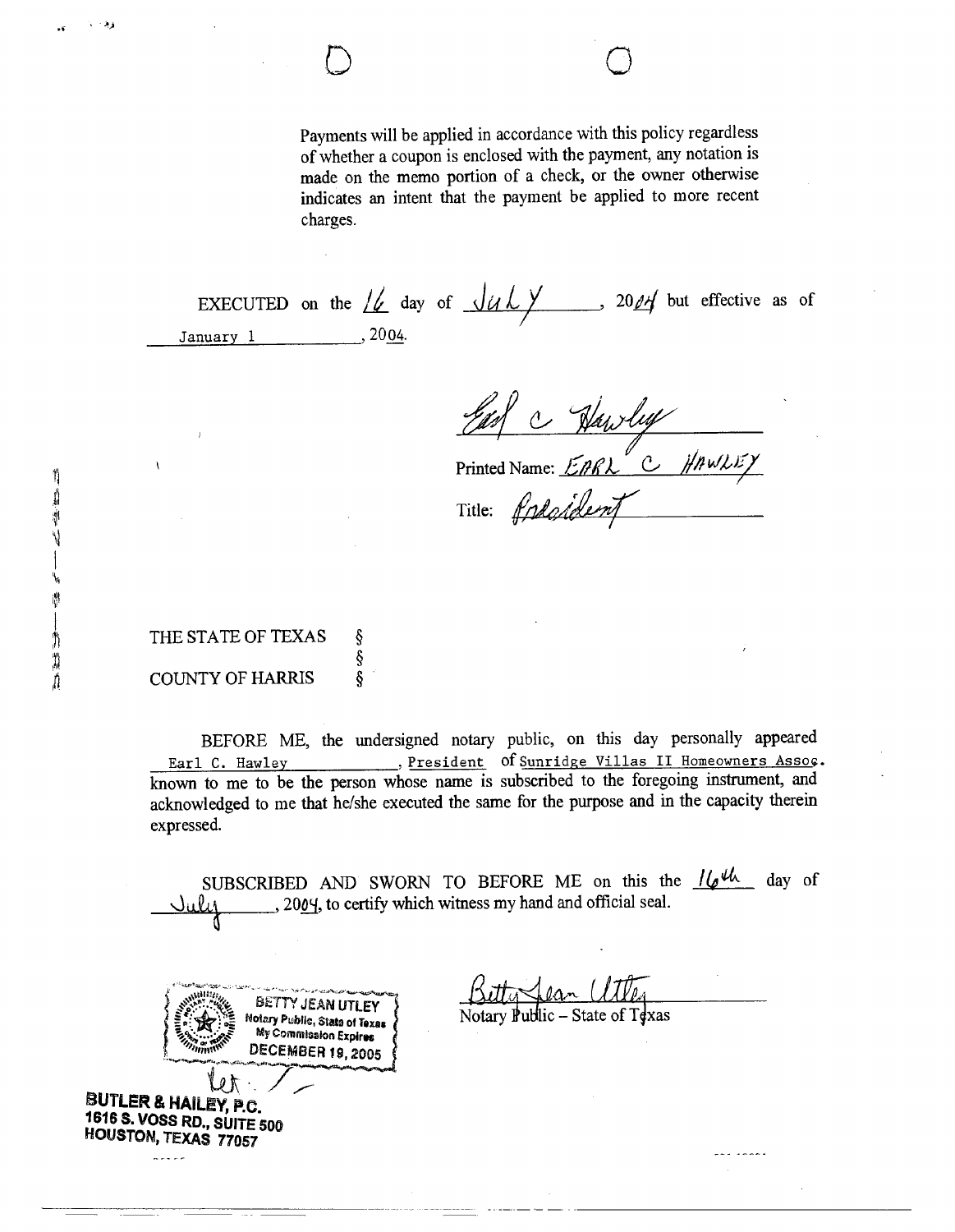## **INSURANCE DEDUCTIBLE RESOLUTION**

The Board of Directors has obtained insurance policies protecting the buildings and common elements of the Property; and

\*WHEREAS, the Board of Directors, having considered all relevant factors, and based in its business judgment, has agreed to a stated deductible; and

\*WHEREAS, the Board of Directors is of the opinion that it is necessary to adopt and enforce an equitable policy in regard to the liability for payment of the deductible;

NOW THEREFORE BE IT RESOLVED that the following policy be and is hereby adopted:

- In the event the loss or damage covered by the Association's insurance policy is caused  $1.$ by negligence of a unit owner, the unit owner's tenants, invitees or guests, such unit owner shall be liable for the full amount of any deductible on the Association's insurance policy.
- In the event that:  $2.$ 
	- The loss originates or is caused by the unit owner, the unit owner's tenants,  $(i)$ invitees or guests, or from unknown causes within the unit without any negligence being attributable; or
	- The cause of the loss cannot be determined and is only related to the unit  $(ii)$ owner's unit or the limited common elements assigned to the unit owner's unit,

## the unit owner shall be liable for the full deductible on the Association's policy.

- In the event more than one unit is involved in any insured loss and the cause of the  $3.$ damage cannot be attributable to any one unit or resident, the deductible will be proportionately distributed among all unit owners who have experienced the loss.
- The Board urges all resident unit owners to purchase insurance coverage to supplement  $4<sub>1</sub>$ coverage not provided by the master policy. All unit owners are encouraged to contact their insurance agent to discuss these issues.
- Unit owners are responsible for obtaining and continuing their individual insurance  $5<sub>1</sub>$ policies.

Resol

**RECORDER'S MEMORANDUM:** At the time of recordation, this instrument was found to be inadaquate for the best photographic reproduction because of illegibility, carbon or<br>photo copy, discolored paper, etc. All biockouts, additions and changes were present at the time<br>the instrument was filed and recorded